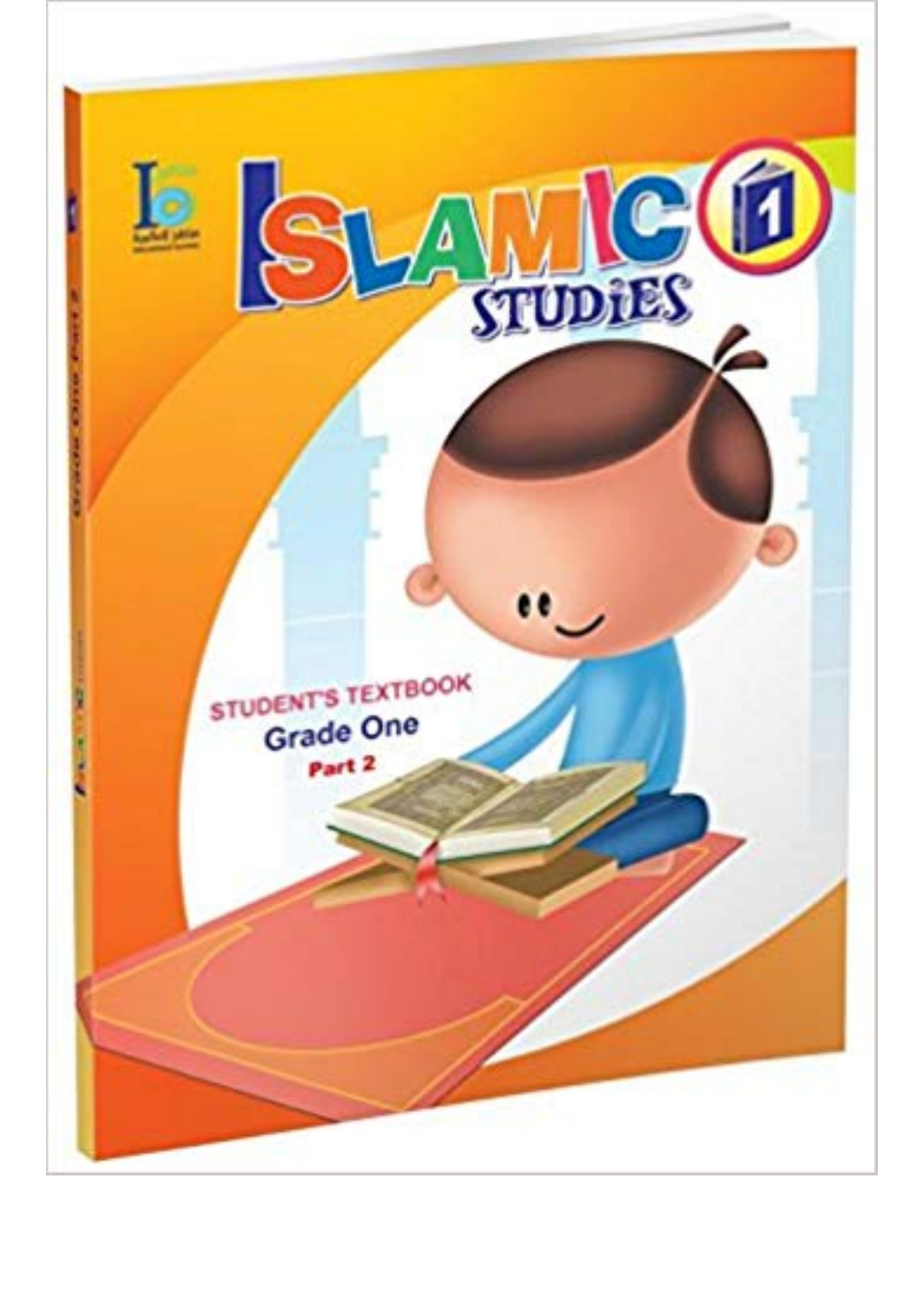**ICO Islamic Studies Textbook: Grade 1, Part 2 (With Access Codes)**

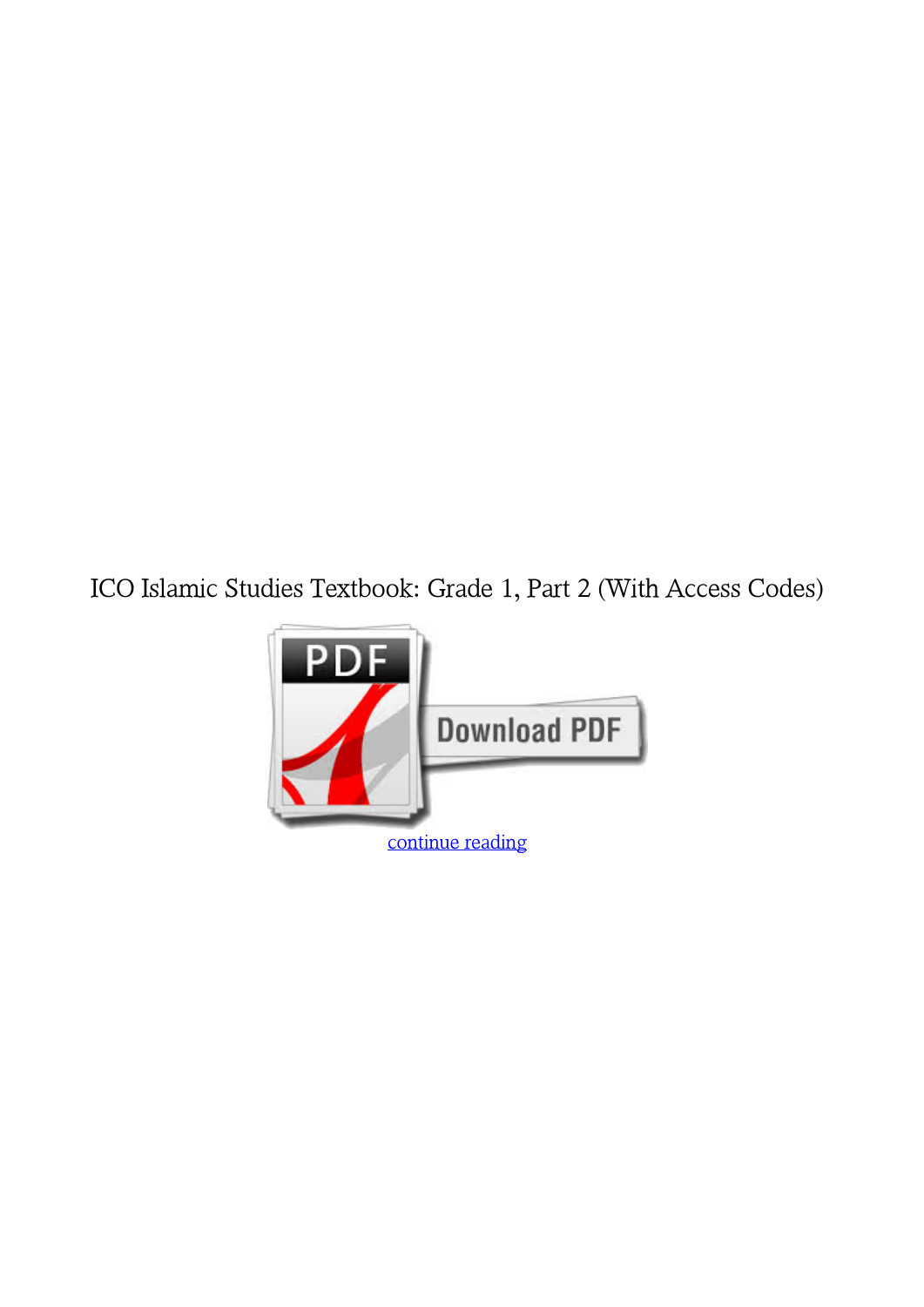At this level, college students are introduced to Islam through the Shahaadah (testimony of faith). They find out appropriate treatment of the Qur'an and engage in memorization and recitation of soorahs from Soorat At-Teen to Soorat Al-Humazah. The life span of Prophet Muhammad (s) is presented. The texts have been distributed and organized in a manner that makes the text stick out, paying special focus on the font type and size, and the areas; The Student's Textbook provides the subject text message of the lessons, exercises, and also activities. The material is presented, utilizing a spiral approach, where learners revisit each region and research it in higher depth every year. The program ends with lessons on personal hygiene, respect for parents, and respect for the property of others. and shades were chosen carefully to charm to the prospective audience. Identify the right articulation of the different sounds through the study of the Glorious Qur'an. The kids are taught the fundamentals of cleanliness and ablution combined with the proper performance of prayer. The Technical Features: The textbooks have been designed in accordance with the international quality standards in all aspects: shades, paper, size, illustration, and printing. The Instructional and Linguistic Features: Reinforce the correct linguistic basis of the non-Arabic speaking college students. They build the learners' linguistic dictionary relating to their environmental needs. Provide non-Arabic speaking students with a good deal of Islamic vocabulary. They have been furnished with the correct illustrations and pictures which match the college students' educational stage and environment. Enable the learners to evade producing mistakes when reciting the Glorious Qur'an through employing the guidelines of the Arabic vocabulary.



[continue reading](http://bit.ly/2Tge8Fv)